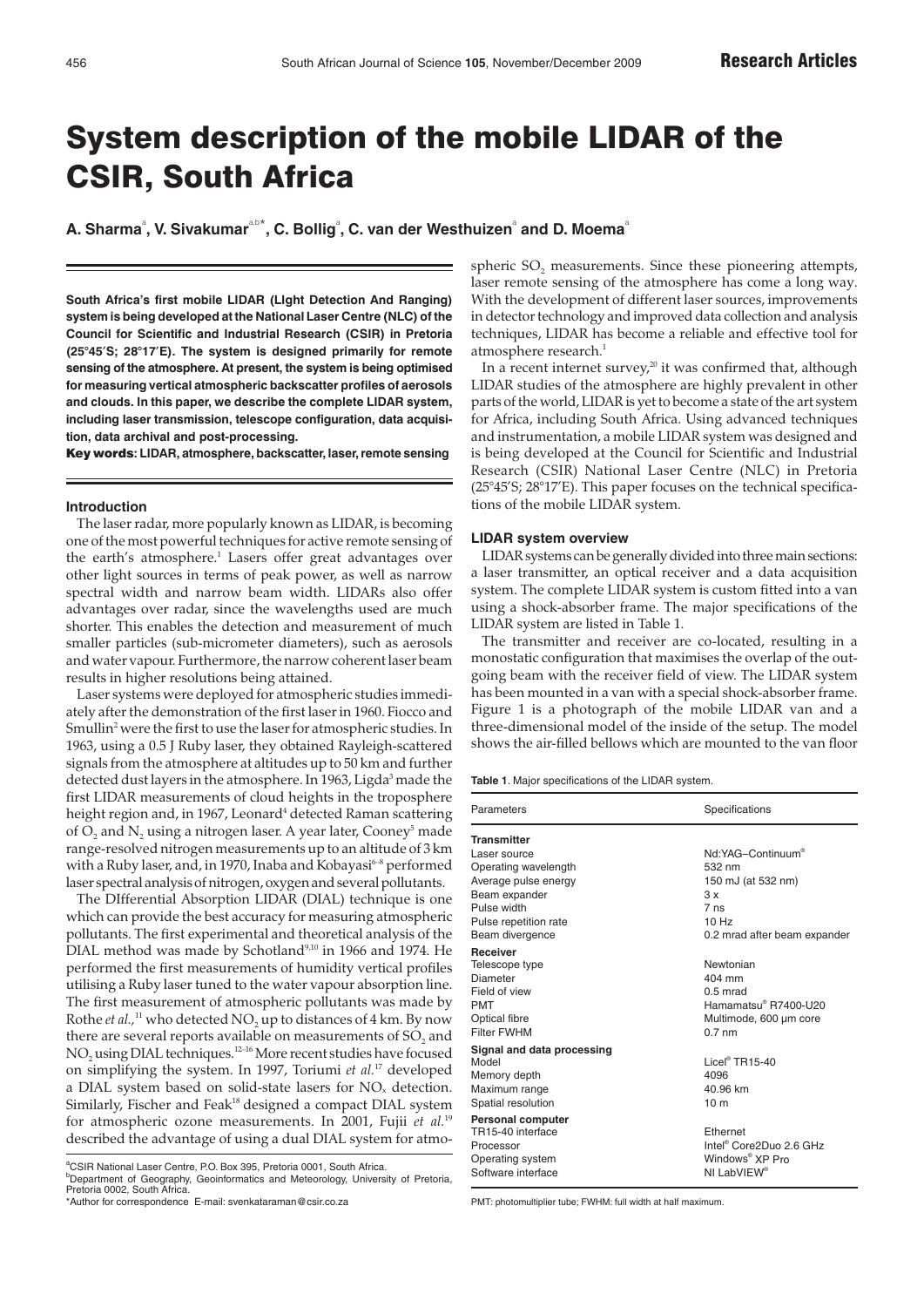

**Fig. 1**. (**a**) The mobile LIDAR van. (**b**) A pictorial representation of the LIDAR setup inside the van.

to provide vibration damping to the aluminium structure which supports the sensitive optical and mechanical components. Height-adjustable, hydraulic stabiliser feet have been added to the vehicle suspension to ensure stability during the measurements. When stationary, the four stabiliser feet can be extended downward, allowing the van to be completely supported and eliminating movements due to the tyres or suspension.

Figure 2 presents the system block diagram showing all the components. The three main sections, namely the transmission, receiver and data acquisition sections, are distinguished. The transmission section shows the laser system with turning mirrors and beam expander. The receiver section shows the receiver telescope with the primary mirror as well as the motorised translation stage and photo-multiplier tube (PMT). The data acquisition section shows the personal computer as well as the transient recorder.

Laser transmission section

The transmitter employs a Q-switched, flashlamp-pumped Nd:YAG solid-state pulsed laser (Continuum®, PL8010). Nd:YAG lasers operate at a fundamental wavelength of 1064 nm. Second and third harmonic conversions are sometimes required, depending on the application, and are accomplished by means of suitable non-linear crystals, such as potassium (K) dihydrogen phosphate (KDP). The efficiency of this conversion depends upon the quality of the crystal, and the irradiance and coherence properties of the crystal. At present, only the second harmonic (532 nm) is utilised and the corresponding laser beam diameter is approximately 8 mm.

The laser uses a Q-switch to obtain high-peak-power, short-duration laser pulses by controlling the loop gain of the optical cavity of the laser. A Q-switch is essentially a fast shutter which is located in the laser resonator. The Q-switch

![](_page_1_Figure_9.jpeg)

**Fig. 2**. Detailed system block diagram showing the transmission, receiver and data acquisition sections. TM: turning mirror; PMT: photomultiplier tube.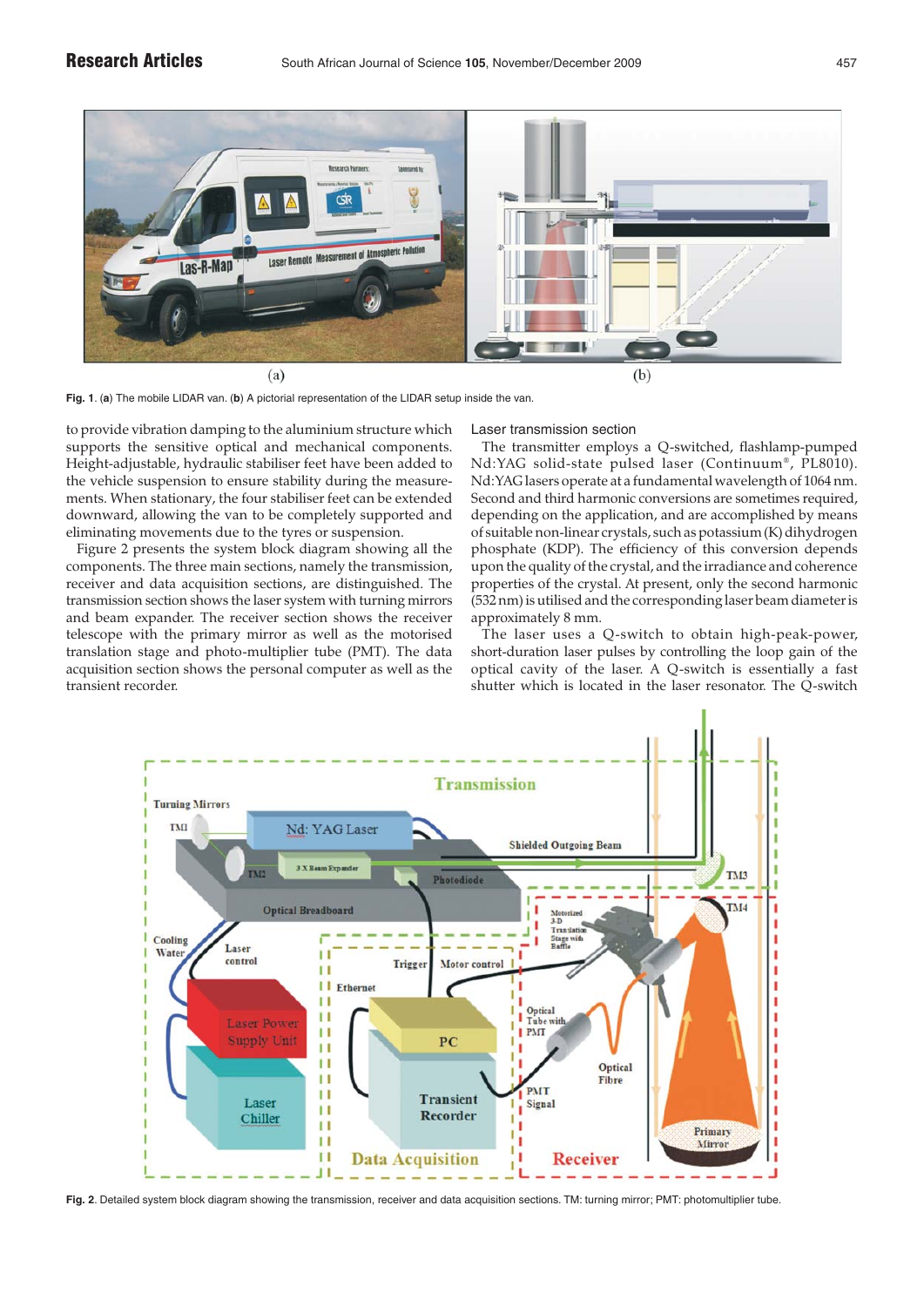delay was optimised for maximum output power.

The visible, green laser beam (532 nm) is passed through a beam expander (for three-fold expansion), before being sent into the atmosphere. Due to the expansion, the transmit beam divergence is reduced from approximately 0.6 mrad to 0.2 mrad. The resultant expanded beam has a diameter of 24 mm and is then reflected upward using a flat, 45 degree turning mirror. The mirror has a diameter of 75 mm and a thickness of 8 mm. The mirror coating is speci-

![](_page_2_Figure_4.jpeg)

**Fig. 3**. Optical baffle with subminiature A (SMA) fibre adaptor.

fied for 532 nm and has a more than adequate damage threshold of 1 GW cm–2. The entire transmission setup is mounted on an optical breadboard. The optical breadboard was chosen for its enhanced damping and stiffness, which allows it to resist bending and to absorb low level vibrations. The breadboard and the entire beam path are shielded with a cover and tubing to ensure eye safety to the users and operators, as well as to reduce random scattering.

The power supply unit controls and monitors the operation of the laser. It allows the user to setup important parameters, such as the flash lamp voltage, Q-switch delay and the laser repetition rate. It also monitors system diagnostics such as the flow and temperature interlocks. General user operation and control is also available via a remote control interface. The power supply also incorporates a water to water heat exchanger which regulates the temperature and quality of water used to cool the flash lamps and laser rods. An external water cooler (MTA, M10 R407C air-cooled chiller) is employed to remove heat from the heat exchanger. The laser and cooling system is interlocked to the control unit. The laser will therefore not turn on if the cooling system is not functional or is malfunctioning. The system shutdowns if the temperature of the cooling water decreases or increases from the optimal range. The laser controller also allows for the adjustment of the pulse repetition rate from 1 Hz to 10 Hz. At present, the laser is utilised at 10 Hz.

## Receiver section

The receiver system employs a Newtonian telescope configuration with a 404 mm primary mirror. The backscattered signal is first collected and focused by the primary mirror of the telescope. The signal is then focused toward a secondary 45-degree plane mirror and coupled into an optical fibre.

The primary reflecting mirror has a 2.4 m radius of curvature and a diameter of 404 mm. The mirror is coated with an enhanced aluminium substrate. The focal length of the telescope is 1.2 m. We also employed a motorised three-dimensional translation stage in order to accurately align the fibre using computer control. The beam transition and reception optics are well shielded, which further reduces background noise (Fig. 1b). The laser beam is transmitted through an inner tube (with a diameter of 50 mm), and an outer tube (with a diameter of 450 mm) that is used to shield the reception. This shield is extended to the top of the exit of the van in order to shield the receiver from random scattering.

# Optical fibre

A multimode, premium-grade optical fibre is used to couple the received backscatter optical signal from the telescope to the PMT. One end of the fibre is connected to an optical baffle which receives the return signal from the telescope. The other end is connected to an optical tube with collimation optics and the PMT.

The fibre has a numerical aperture of 0.22, providing an acceptance angle of 25.4 degrees. The acceptance angle is sufficient and comparable with the solid angle provided by the curvature of the primary mirror used in the telescope. The fibre core is composed of pure silica with a high OH content, which is optimised for the UV/VIS/NIR spectrum (300 nm–1100 nm). The fibre is protected by a stainless steel jacket which provides flexibility and mechanical protection. The fibre diameter also acts as an iris and, with the use of different fibre diameters, one is able to vary the telescope's field of view.

The fibre coupling of the telescope to the detector has the advantage that it can be used for optical alignment of the fibre tip to the telescope. This is accomplished by focusing an alignment laser into the 'PMT end' of the fibre and monitoring the beam exiting the telescope. The sharpness of the focused image obtained at an extended distance away can be observed to identify the optimal position of the fibre.

## Three-dimensional translation stage and optical baffle

As mentioned above, one end of the fibre is located to collect the backscattered signal from the secondary mirror of the telescope. A motorised three-dimensional translation stage is used for accurate alignment of the fibre tip. The optical fibre is connected to an optical baffle (Fig. 3) which is positioned by the stage. The baffle is a mechanical system, basically consisting of an optical tube and vanes along the inner wall of the tube. Its function is to shield stray light from outside the field of view of the fibre, from the actual backscattered signal. Therefore, any light which originates outside the field of view of the fibre is allowed to make multiple reflections along the surfaces of the vanes, reducing the intensity and minimising the effect of any stray light on the signal reaching the detector.

The motorised three-dimensional stage is shown in Fig. 4. The *X, Y* and *Z* axes allow for three-dimensional alignment of the

![](_page_2_Picture_18.jpeg)

**Fig. 4**. Three-axis motorised translation stage with the attached baffle tube.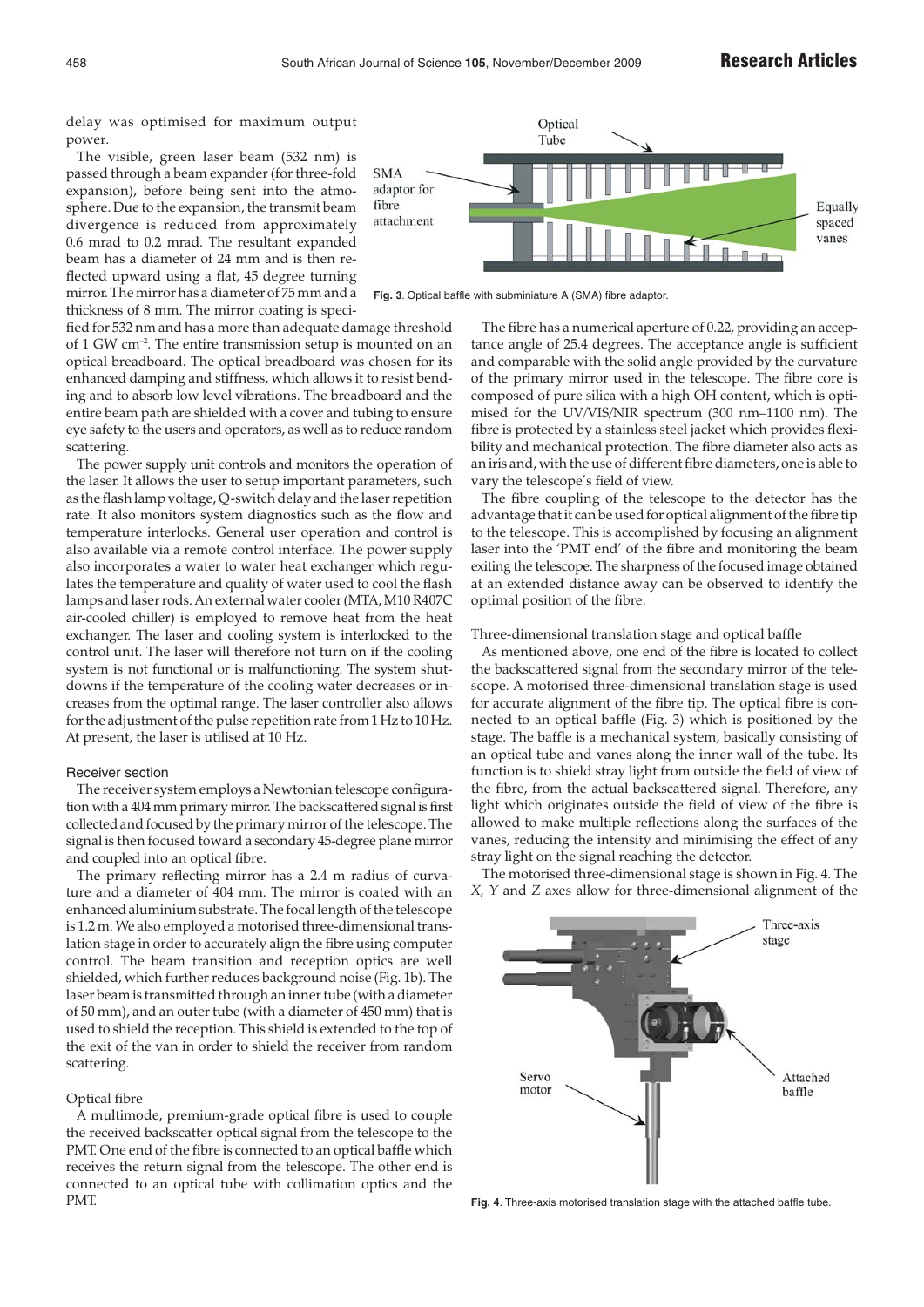fibre tip, with respect to the field of view of the telescope, to receive the maximum backscattered signal. Each axis is controlled by DC servo motors, each having a maximum displacement of 12.7 mm (0.5 inches). The motor drivers communicate with a personal computer via USB connections using the supplied software drivers. The software interface provides all the necessary functionality, such as homing, movement to a specific desired position and a jogging function which provides incremental movement in the specified direction.

## The PMT optical tube

A PMT is used to convert the optical backscatter signal to an electronic signal. The PMT is installed in an optical tube and is preceded by a collimation lens and narrow band pass filter. The tube is thermally stabilised with the use of thermoelectric cooling. This setup, including the metal box used to enclose the PMT and cooled optical tube, is shown in Fig. 5. The PMT end of the fibre enters the box and is coupled to the optical tube via a subminiature A adaptor. The backscattered signal is then collimated using a visible Achromat lens which provides minimal spherical aberration. The lens has a focal length of 10 mm and is coated for the 400 nm to 700 nm wavelength region. Using these specifications, it was calculated that a single lens would be sufficient to collimate the optical signal exiting the fibre (with a numerical aperture of 0.22) into a beam width of 6 mm diameter, which is the requirement for the 8 mm PMT.

The collimated beam is then passed through a narrow band filter. The filter is a custom bandpass optical filter with a centre wavelength of 532.2 nm. The full width at half maximum (FWHM) transmission window is 0.7 nm with a maximum transmission of 64%. The filter transmission is sensitive to temperature fluctuations and therefore thermal stabilisation was incorporated into the design with the use of a Peltier element. The filter is maintained at a temperature of approximately 23°C for maximum transmission at 532 nm.

The filtered signal then enters the PMT, which is encased in a 1-inch diameter metal package to couple into the optical tube. The photomultiplier tube used is a Hamamatsu R7400-U20. It is a subminiature PMT which operates in the UV to NIR wavelength range (300–900 nm) and has a fast rise time of 0.78 ns. It is specially selected for minimal noise with an anode dark current of 0.37 nA. Typical anode dark currents for these devices range from 2–20 nA. The recommended operating voltage is 750–850 V. The PMT specifications are summarised in Table 2.

## Data acquisition and archival

Data acquisition is performed by a Licel® transient recorder (TR).21 The recorder is optimised for fast repetitive photomultiplier LIDAR signals in the analog voltage range of 0–500 mV and communicates with a host computer for the storage and offline processing of data. This system is favoured due to its capability of simultaneous analog and photon counting detection, which makes it highly suited to LIDAR applications by providing a higher dynamic range.

The TR15-40 is the model that was procured. It is capable of 15 MHz sampling and has a memory depth of 4096 bins. A schematic diagram of the layout of the digitiser is shown in Fig. 6. The digitiser comprises two simultaneous detection channels, each with its own pre-amplifiers. The analog channel's amplifier is optimised for high linearity, while the photon count channel's amplifier is optimised for maximum speed and gain. An antialiasing filter selects the lower frequency range of the received signal below 7.5 MHz before it is digitised by a 12-bit A/D converter with a fast memory of 4 KB. The data is buffered in a

![](_page_3_Figure_11.jpeg)

**Fig. 5**. Fibre-coupled PMT setup with temperature stabilisation. PMT: photomultiplier; TEC: thermoelectric.

**Table 2**. Photomultiplier tube specifications.

| Model                          | R7400-U20sel                 |
|--------------------------------|------------------------------|
| Photo-cathode material         | Multi-alkali                 |
| Cathode luminous sensitivity   | 602 $\mu$ A $\text{Im}^{-1}$ |
| Anode luminous sensitivity     | 247 A $Im^{-1}$              |
| Anode dark current             | 0.37 <sub>nA</sub>           |
| Cathode blue sensitivity index | 455                          |
| Operating voltage              | 750 V-850 V                  |

first-in-first-out (FIFO) buffer, before being accumulated in the respective random access memory (RAM) bank.

The photon count channel uses a high pass filter to select the high frequency component (>10 MHz) of the amplified PMT signal. The filtered component is then passed through a fast discriminator (250 MHz) and counter, enabling the detection of single photons.

The discriminator threshold is software adjustable from 0–100 mV. The counts are buffered in the FIFO buffer, before being recorded to RAM. The application specific integrated circuit allows for fast summation of the signals from the FIFO buffer. The recorder incorporates two triggers and two RAM banks. Depending on which trigger input is used, the buffered signal is added to the respective RAM bank. This allows for the acquisition of two repetitive channels if the signals can be measured sequentially. In DIAL applications, for example, this would be advantageous, since the backscatter of both the 'ON' and 'OFF' wavelengths can be acquired sequentially. The important specifications are tabulated in Table 3.

The Licel® system was shipped with a LabVIEW software interface that allows the user to acquire signals without the need for immediate programming. This software development environment is advantageous since it is also compatible with the three-dimensional translation stage control software. Communication with the personal computer is accomplished via Ethernet. This interface is convenient since it provides sufficient data transfer rates and eliminates the need for extra interfacing hardware.

The acquired measurements are stored in an ASCII-binary data file. The first three lines of data provide a header which describes the measurement situation and includes information such as the location, start/stop times, number of laser shots, laser repetition rate and the number of included datasets. The header is followed by the dataset description, which includes information such as whether it is a analog or photon count dataset, the PMT voltage, the laser wavelength and polarisation and the analog voltage range and photon count discriminator level. The dataset description is followed by the raw data, which is stored as 32-bit integer values separated by the ASCII equivalent of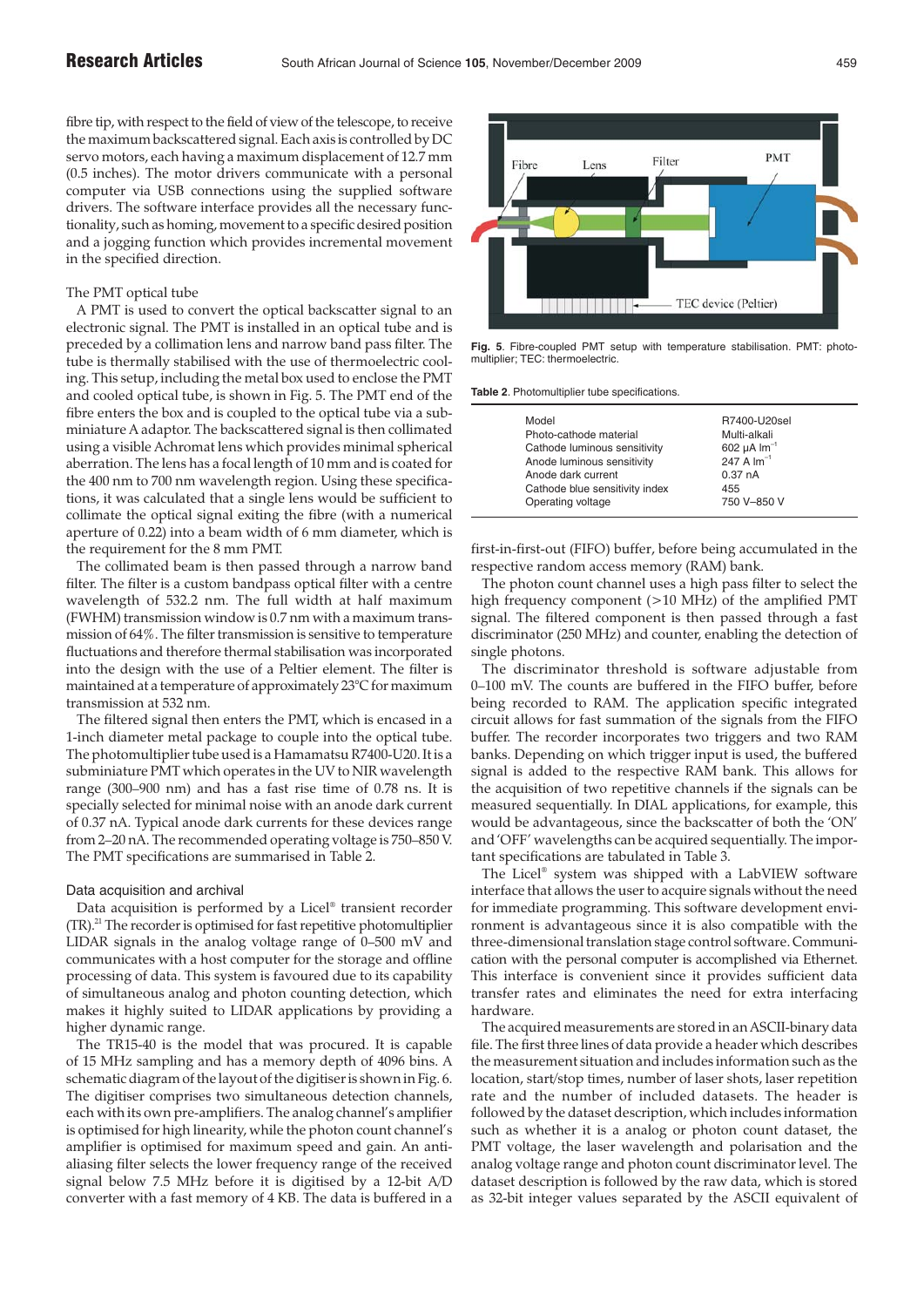![](_page_4_Figure_2.jpeg)

Fig. 6. Block diagram of the Licel® transient digitiser<sup>21</sup>. PMT: photomultiplier tube; FIFO: first-in-first-out; RAM: random access memory; ASIC: application specific integrated circuit.

CRLF. These markers are used to determine data file integrity. As mentioned, the Licel® data acquisition system incorporates electronics which are capable of simultaneous acquisitions of analog data and photon count data with a range resolution of 10 m. The combination of analog data and photon count data electronics greatly extends the dynamic range of the detection channel allowing the reduction or removal of neutral density filters, which in turn greatly improves the signal-to-noise ratio. An illustrative example is shown in Fig. 7, for 23 February 2008. The measurements were done at night to minimise background stellar noise. The laser was directed vertically upward into the sky as shown. The corresponding night presented a cloudy sky and there was a passage of cumulous clouds, which normally are found at lower altitudes from 3 km to 5 km, passing overhead. Since these clouds are generally optically dense, light is prevented from passing through.

|  |  |  | Table 3. Licel® transient digitiser specifications. |
|--|--|--|-----------------------------------------------------|
|--|--|--|-----------------------------------------------------|

| Parameter description            | Parameter value                 |
|----------------------------------|---------------------------------|
| Analog acquisition               |                                 |
| A/D voltage range                | $0 - 500$ mV                    |
| A/D sampling rate                | 15 MHz                          |
| A/D resolution                   | 12 bit                          |
| Analog detection threshold       | 7.5 MHz                         |
| Photon count detection threshold | $10$ MH <sub>z</sub>            |
| Memory depth                     | 4096 bins                       |
| Max capture rate                 | 146 KHz                         |
| Personal computer interface      | <b>Fthernet</b>                 |
| Spurious free dynamic range      | 74 dB                           |
| Protection                       | Diode clamped                   |
| Coupling                         | 50 Ohm, DC                      |
| Trigger delay and jitter         | $50 \pm 12$ ns                  |
| Photon count detection           |                                 |
| Maximum count rate               | 250 MHz                         |
| Threshold                        | $0 - 100$ mV                    |
| Discriminator                    | 64 levels (software controlled) |
| LIDAR spatial resolution         | 10 <sub>m</sub>                 |
| Trigger                          |                                 |
| Threshold                        | 2.5 V, 50 ns rise time          |

The observations were carried out for approximately one and a half hours and the presence of clouds is clearly seen in the height-time-backscattered signal returns for both the analog data and photon count data, presented in Figs 8 and 9, respectively. The figures were obtained after modifying the provided Licel® – LABVIEW software. The supplied software was modified in-house to display an automatically updated height-timebackscatter colour map in real time. The advantage of such a program is that it allows the user to infer the data simultaneously while the LIDAR system is in operation. The display can be easily visualised and the available settings enable either the analog data or photon count data to be displayed, as required. The figures presented here are the raw data multiplied by the square of the altitude, commonly referred to as range-corrected signal.

The figures clearly distinguish the cloud observation from normal scattering from background particulate matter. Sharp enhancements are observed at about 4.5 km, indicating the presence of cloud. This figure also demonstrates the capability of LIDAR to observe the cloud thickness in addition to the cloud height. This is one of the important advantages of LIDAR, in comparison with other remote-sensing measurement techniques. The advantage of having high-resolution data (10 m) further addresses the accurate detection of cloud height and thickness, which is important for studying the cloud morphology. The noisy region above 12 km is evident from the figure, but it is important to note here that the experiment was done using two neutral density filters, which prevents 99% of signal being detected. Therefore, the backscattered signal represented in these colour maps and in the height profiles corresponds to only 1% of the backscattered signal. The neutral density filters are employed to avoid PMT saturation and to investigate the maximum return signal strength. In future experiments, we will investigate removing the neutral density filters and also the use of a smaller diameter fibre (200  $\mu$ m). It is expected that this will greatly improve our signal-to-noise ratio and further extend the observable altitude range of the LIDAR.

To make use of the simultaneous analog data and photon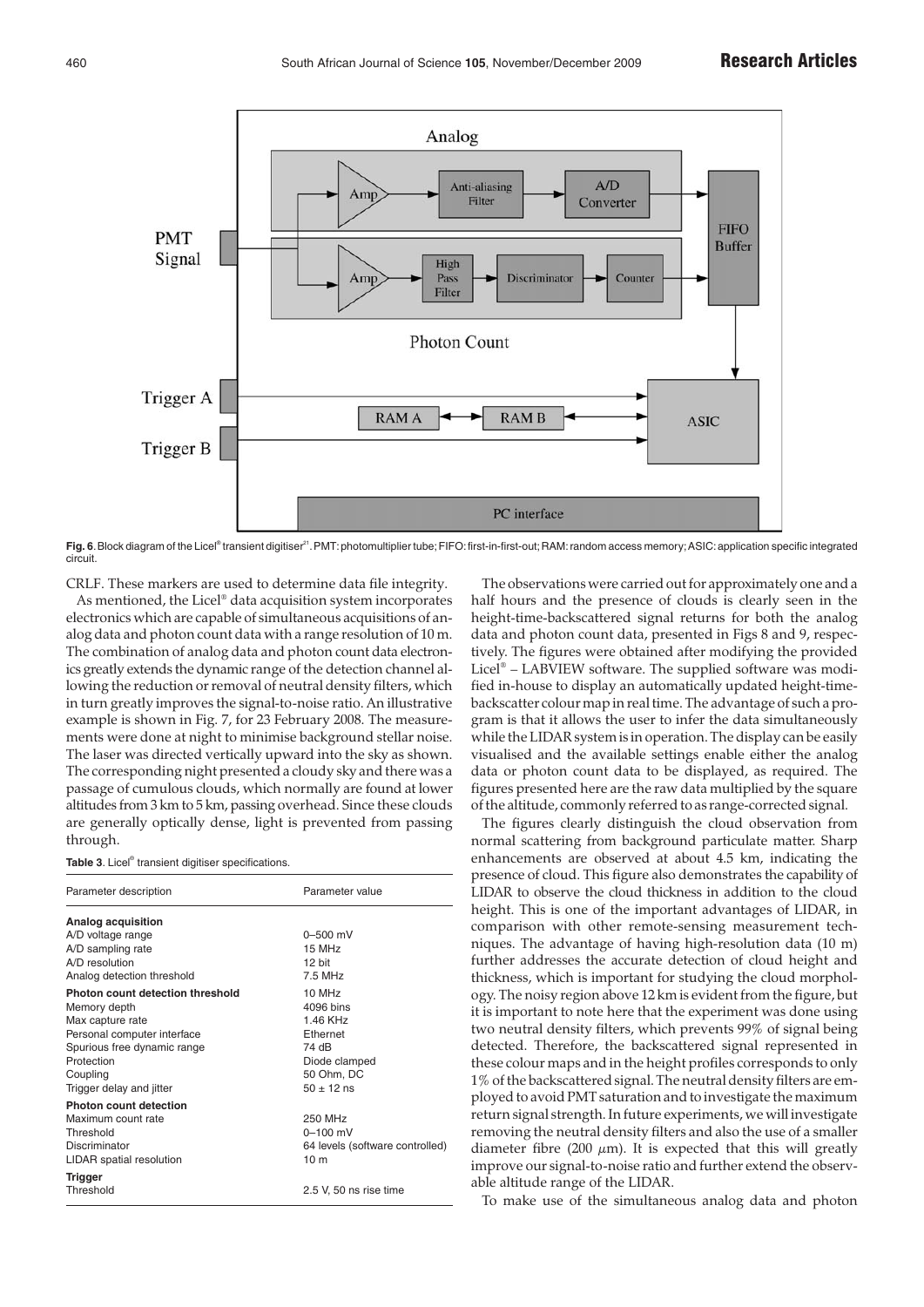![](_page_5_Figure_2.jpeg)

**Fig. 7**. (**a**) Showing the laser beam exiting the roof of the mobile LIDAR during the first measurements on 23 February 2008. (**b**) Showing the laser beam propagating into the clouds.

![](_page_5_Figure_4.jpeg)

**Fig. 8**.Height-time-colour map of the LIDAR signal (analog) returns for 23 February 2008.

count data acquisition, post-processing is required to merge or 'glue' the datasets into a single return signal. The combined analog data and photon count signals allow us to use the analog data in the strong signal regions and the photon count data in the weak signal regions. Since the output from the analog data converter is voltage (V) and the output from the photon counter is counts or count rates (MHz) a conversion factor between those outputs needs to be determined in order to convert the analog data to 'virtual' count rate units. First the photon count data is corrected for pulse pileup using a non-paralysable assumption (dead-time correction). The dead-time corrected photon count data is then used in the relationship,  $PC = a^* AD + b$ , over a range where the photon count (PC) data responds linearly to the analog data (AD) and where the analog data is significantly above the inherent noise floor. The linear regression is used to determine the gain and offset coefficients (gluing coefficients), *a* and *b.* The coefficients are used to convert the entire analog data profile to a 'virtual' photon count rate. This is referred to as the scaled analog signal. Typically, the range is determined from the data above the peak atmospheric signal and where the photon count data is between 0.5 MHz and 10 MHz. The combined or glued signal then uses the dead-time corrected photon count data for count rates below some threshold (typically 10 MHz) and the converted/scaled analog data above this point. Figure 10 displays the glued data for the above presented case (see Figs 8 and 9). Here, the gluing is performed after obtaining the

![](_page_5_Figure_7.jpeg)

**Fig. 9**. Height-time-colour map of the LIDAR signal (photon count) returns for 23 February 2008.

dead-time corrected photon count (dead time is 3.6 ns) and after adjusting a minute bin shift between the analog data and photon counts. The bin shift is basically a delay measured in bins (corresponding to 10 m per bin) which occurs due to the detection electronics. Filters in the pre-amplifier electronics result in a delay of the analog data signal with respect to the photon count signal. The analog to digital conversion process also causes an additional delay. The dynamical range and signal-to-noise ratio

![](_page_5_Figure_10.jpeg)

**Fig. 10**. Height-time-colour map of the LIDAR signal (glued analog and photon count) returns for 23 February 2008.